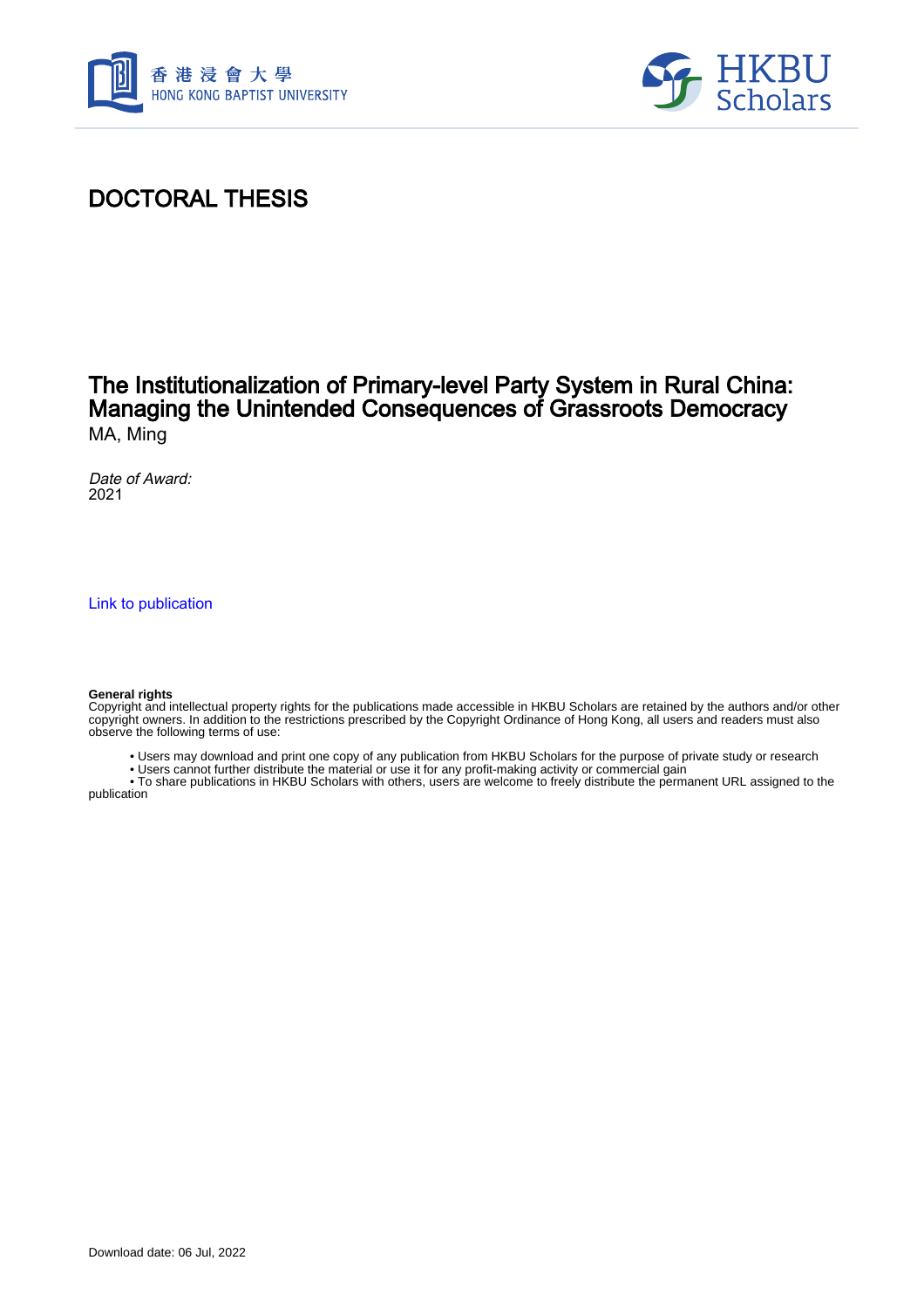### **Abstract**

This study examines the attempts of the Chinese Communist Party (CCP) to mitigate the unintended outcomes of accommodating grassroots democracy in rural areas through the institutionalisation of the primary party organisation (PPO). The implementation of grassroots democracy caused unanticipated consequences of elite splits, collective action dilemmas, and rampant corruption due to the problems of incumbent election advantage, declining social capital, and local cadre collusion. Taking advantage of the amphibious features of state control and society penetration, the ruling party has been trying to manage elite conflict, rebuild social capital, and reinforce top-down discipline by revitalising its cells. Three key mechanisms were identified by exploring three significant aspects of grassroots democracy (access to power, exercise of power and power supervision): *information funnel*, referring to massive information gathering and the exclusive use of information; *resource dominance*, the extraction and redistribution of state spoils and social wealth; and *instantiated framing*, the use of popularised rhetoric and successful cases to influence cognition. This institutional turn affects the operation of grassroots politics by partially alleviating collective action and official accountability dilemmas.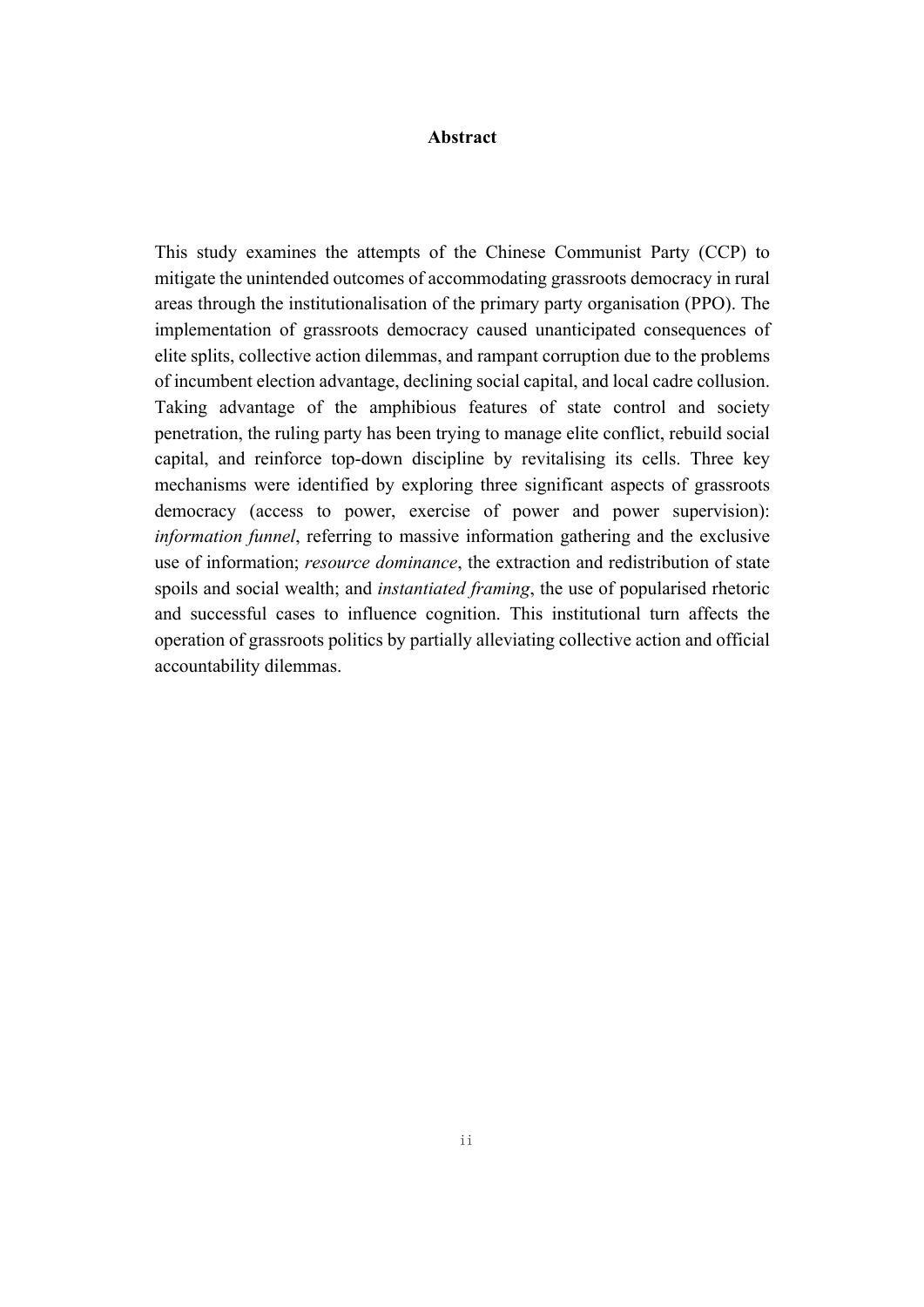| 1.4 Theoretical framework: steering democracy through grassroots party           |  |
|----------------------------------------------------------------------------------|--|
|                                                                                  |  |
|                                                                                  |  |
| Chapter 2 Selection of Party cadres and management of elite conflicts in village |  |
|                                                                                  |  |
| 2.2 The practice of 'democratic centralisation' in village elections38           |  |
|                                                                                  |  |
| Chapter 3 Party-led Social Capital in Chinese Rural Governance 54                |  |
| 3.1 Collective action dilemma in village democratic deliberation 54              |  |
| 3.2 Different stages of public goods provision in rural China58                  |  |
| 3.3 Efforts of the local authority in district L in building party-dominated     |  |
| 3.4 Using party-dominated CSC to eliminate the collective action problem 79      |  |

## **Contents**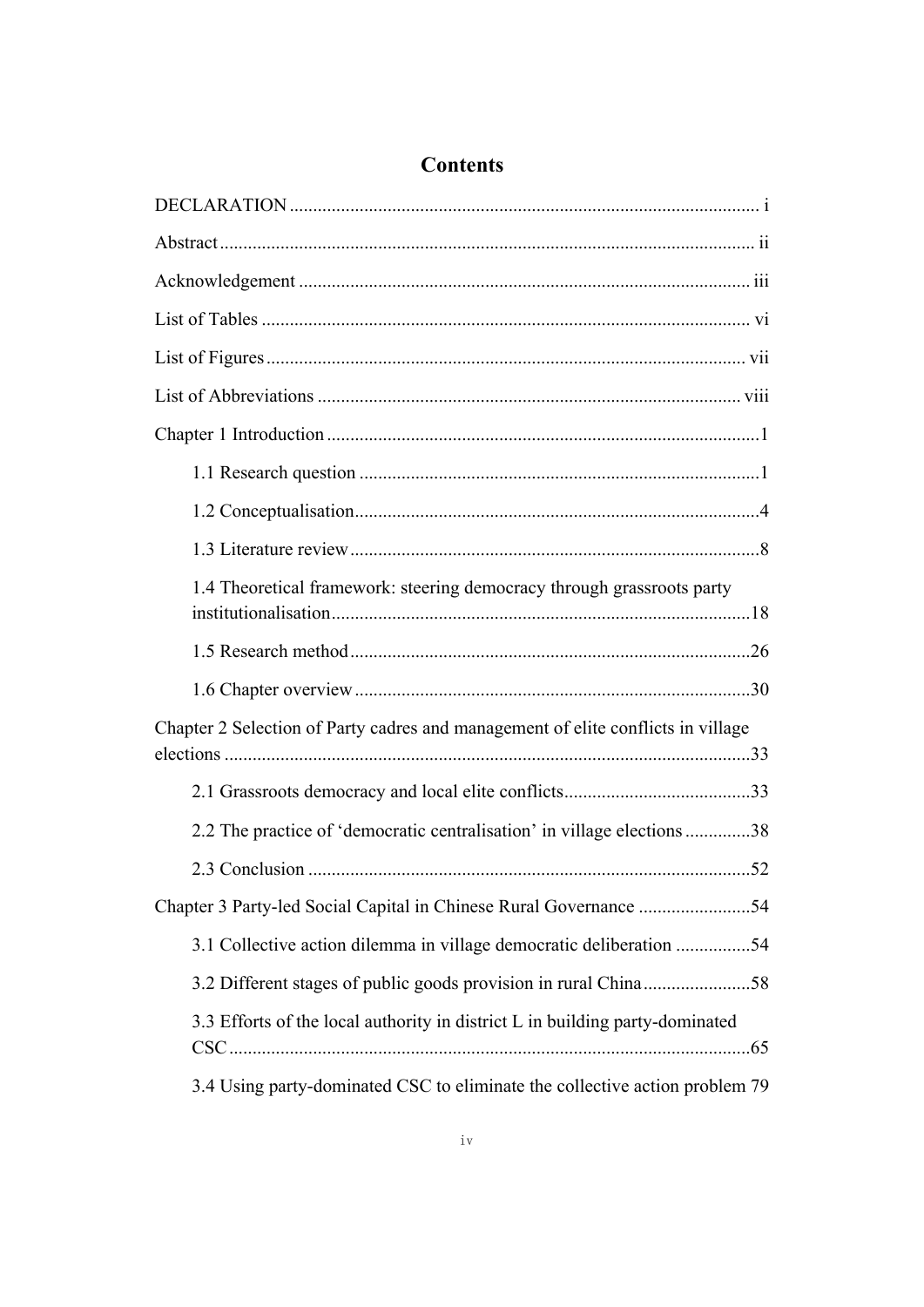| Chapter 4 Rural Cadre Discipline and Democratic Supervision Dilemma in China       |  |
|------------------------------------------------------------------------------------|--|
| 4.1 Local cadre collusion and recent party discipline reform95                     |  |
|                                                                                    |  |
| 4.3 Institutional reform and local DIC discretion in disciplining officials107     |  |
| 4.4 Strengthening information-gathering capacity through multiple channels         |  |
| 4.5 The local embeddedness of TDICs and their incentives for protecting            |  |
| 4.6 The framing of discipline and discretion of TDIC leaders 122                   |  |
|                                                                                    |  |
| Chapter 5 The impacts of primary party organisation institutionalization on public |  |
|                                                                                    |  |
|                                                                                    |  |
| 5.3 Willingness, mobility and accountability in public goods provision149          |  |
|                                                                                    |  |
|                                                                                    |  |
| 169                                                                                |  |
|                                                                                    |  |
| 6.2 Covid-19 Pandemic Control as Pressure Test to Local Governance  177            |  |
|                                                                                    |  |
|                                                                                    |  |
|                                                                                    |  |
|                                                                                    |  |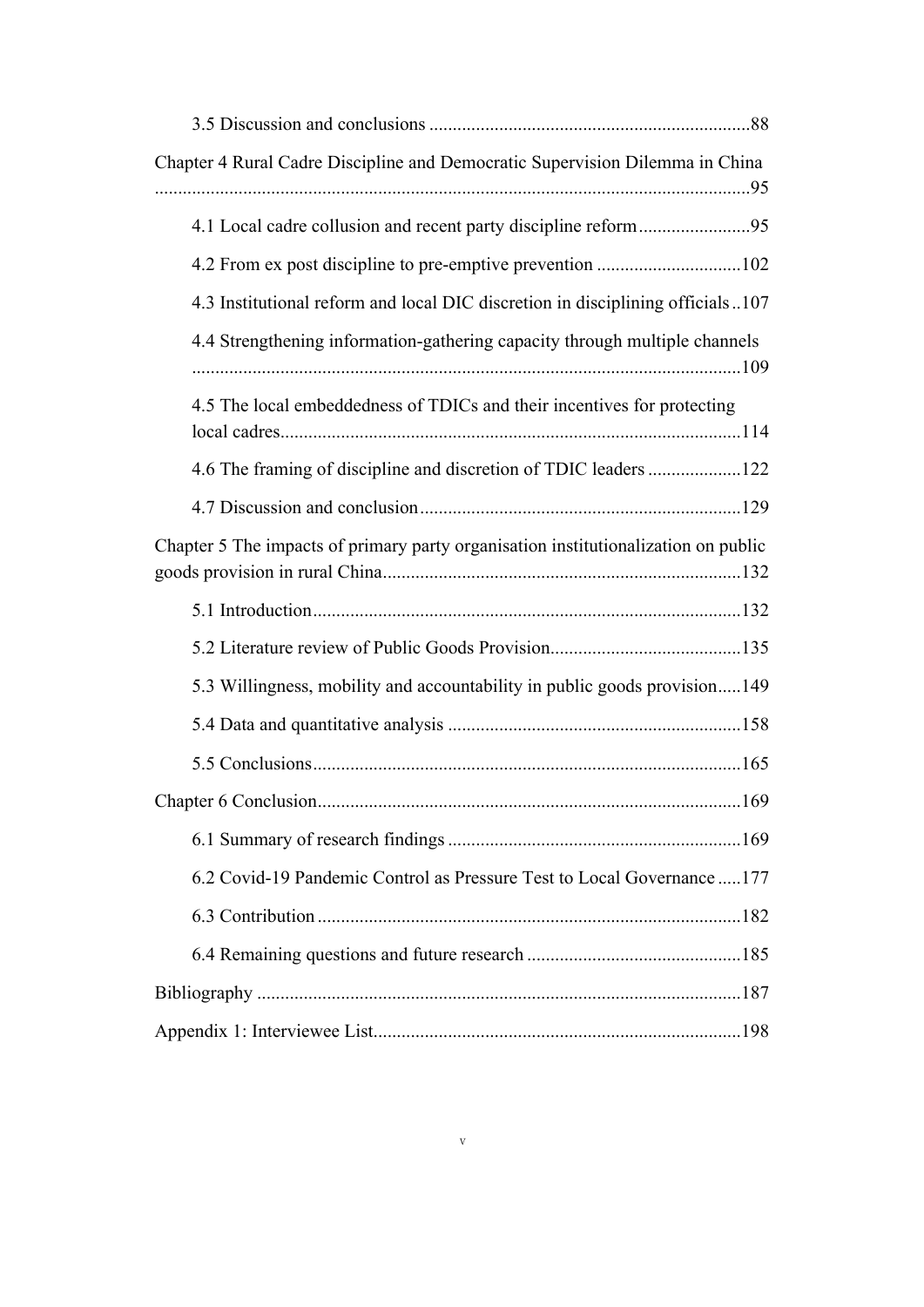### **List of Tables**